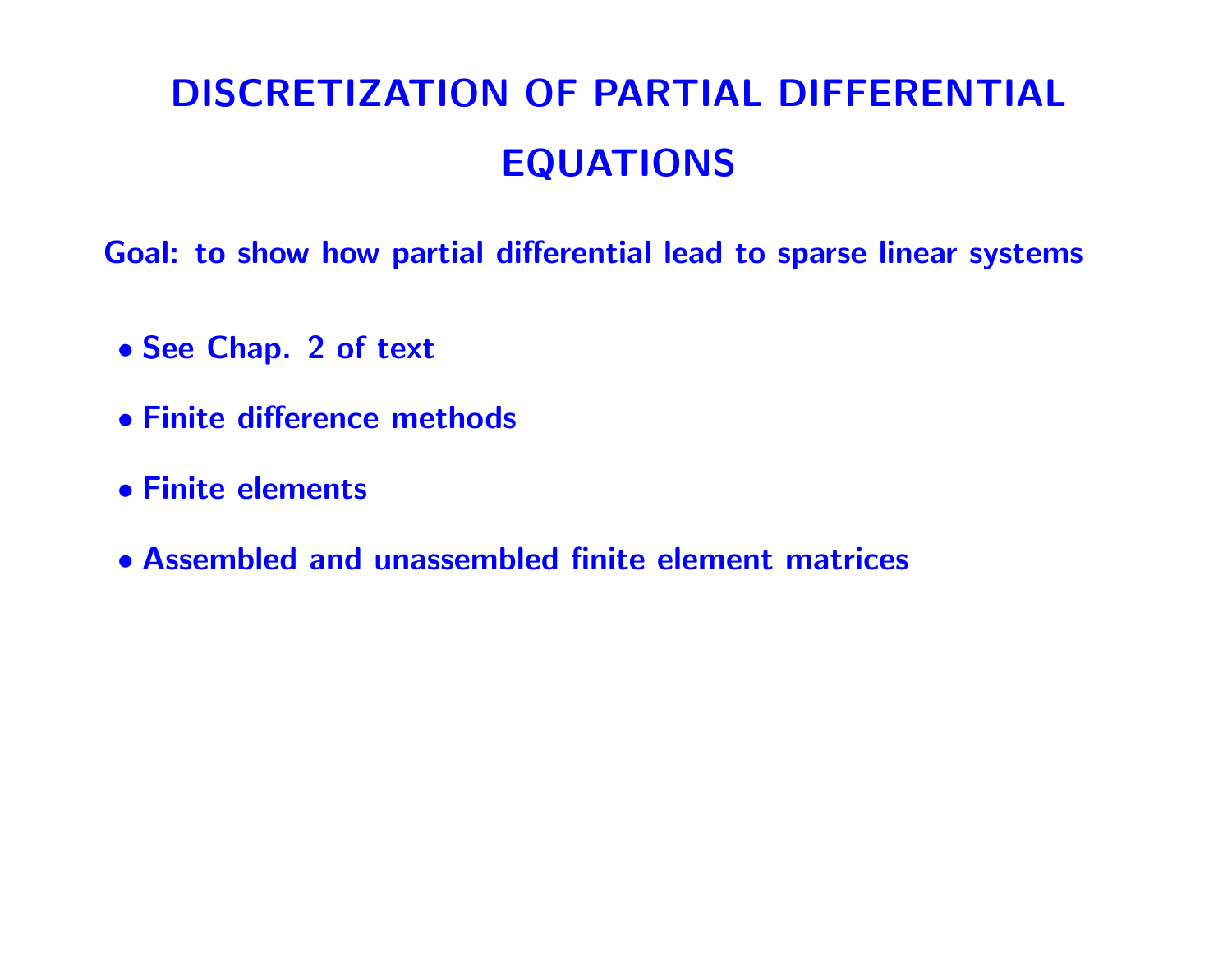## Why study discretized PDEs?

- ➤ Still the most important source of sparse linear systems
- Will help understand the structures of the problem and their connections with "meshes" in 2-D or 3-D space
- ➤ Also: iterative methods are often formulated for the PDE directly – instead of a discretized (sparse) system.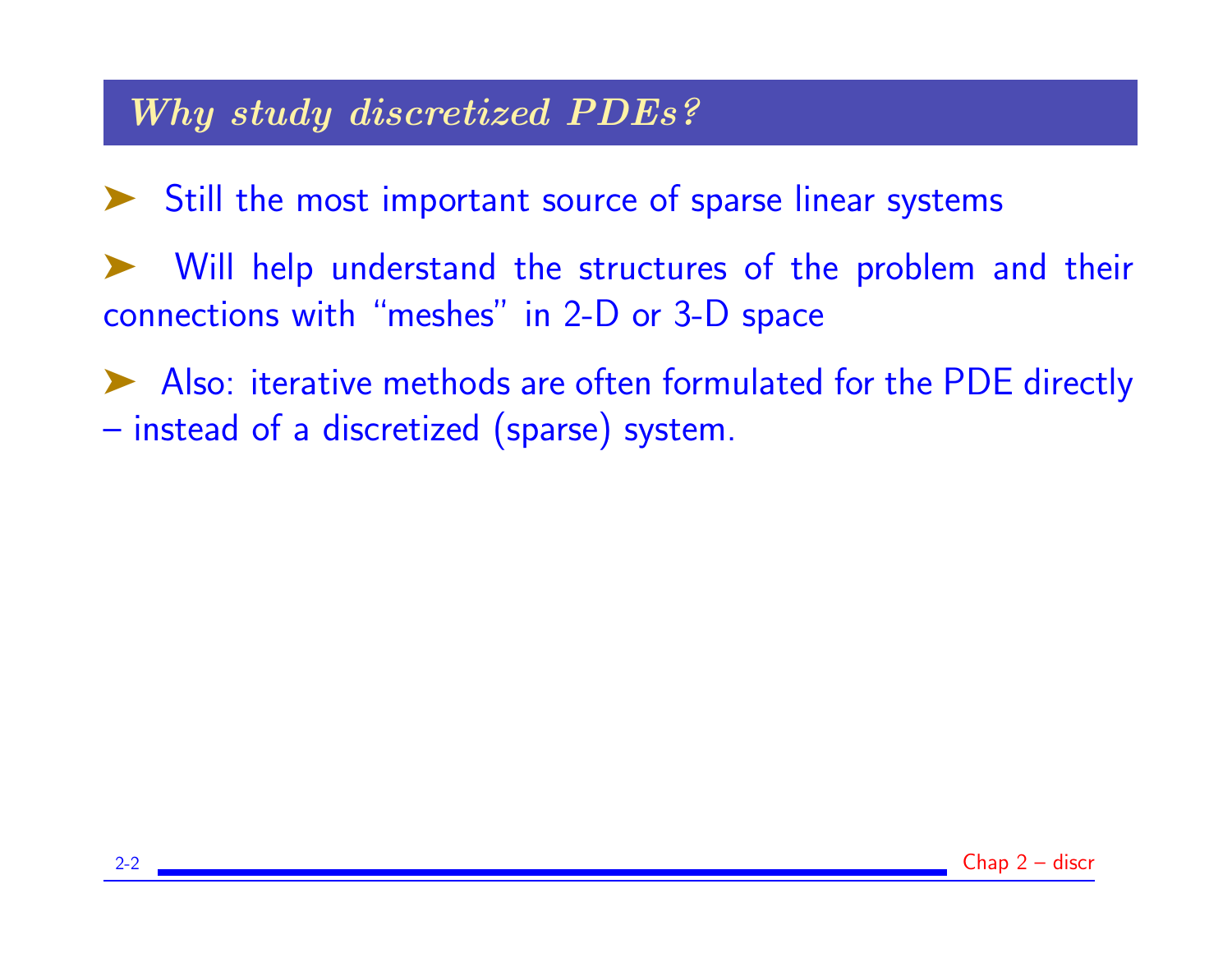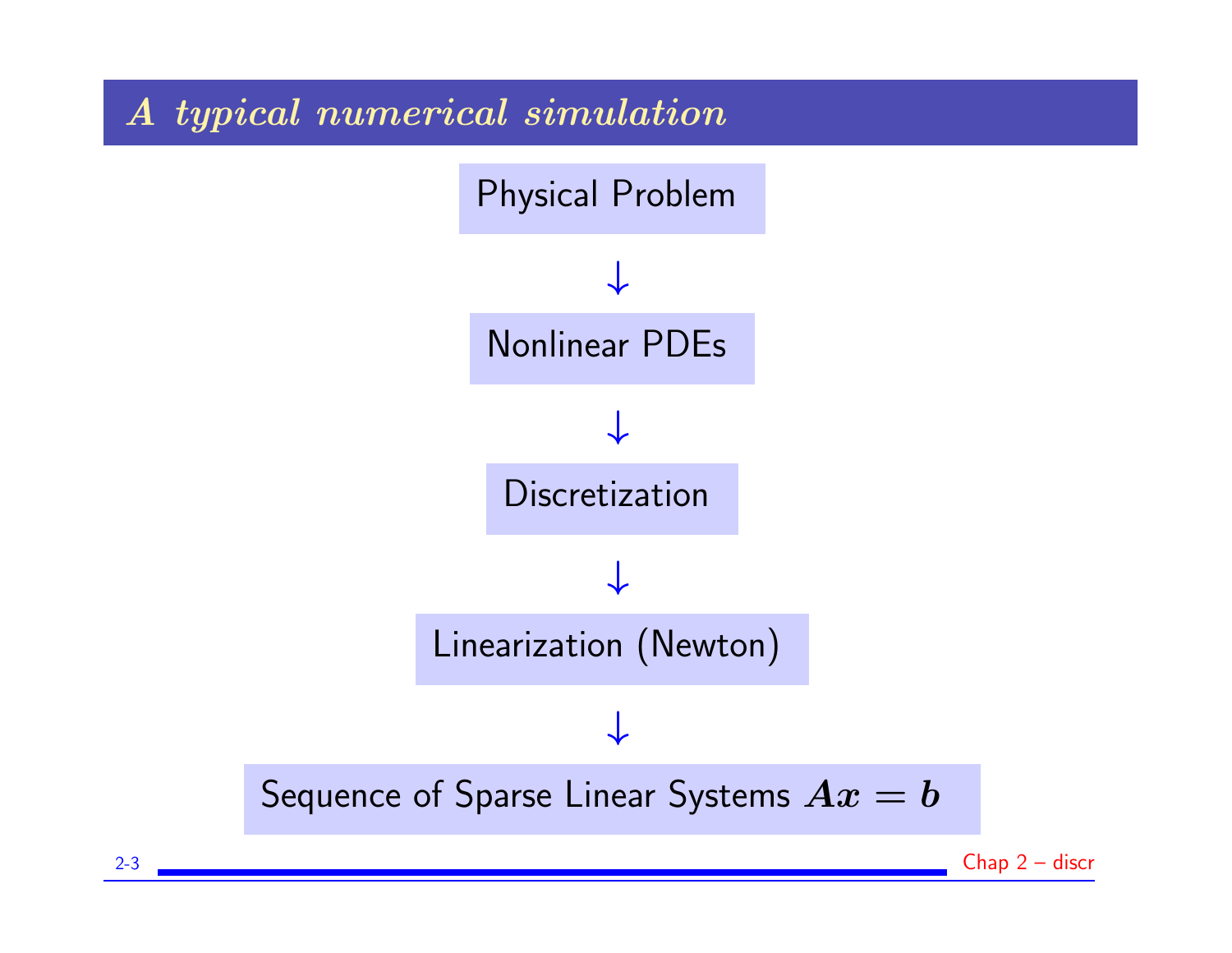#### Example: discretized Poisson equation

➤ Common Partial Differential Equation (PDE) :

$$
\frac{\partial^2 u}{\partial x_1^2} + \frac{\partial^2 u}{\partial x_2^2} = f, \text{ for } x = \begin{pmatrix} x_1 \\ x_2 \end{pmatrix} \text{ in } \Omega
$$
  
where  $\Omega$  = bounded, open domain in  $\mathbb{R}^2$ 

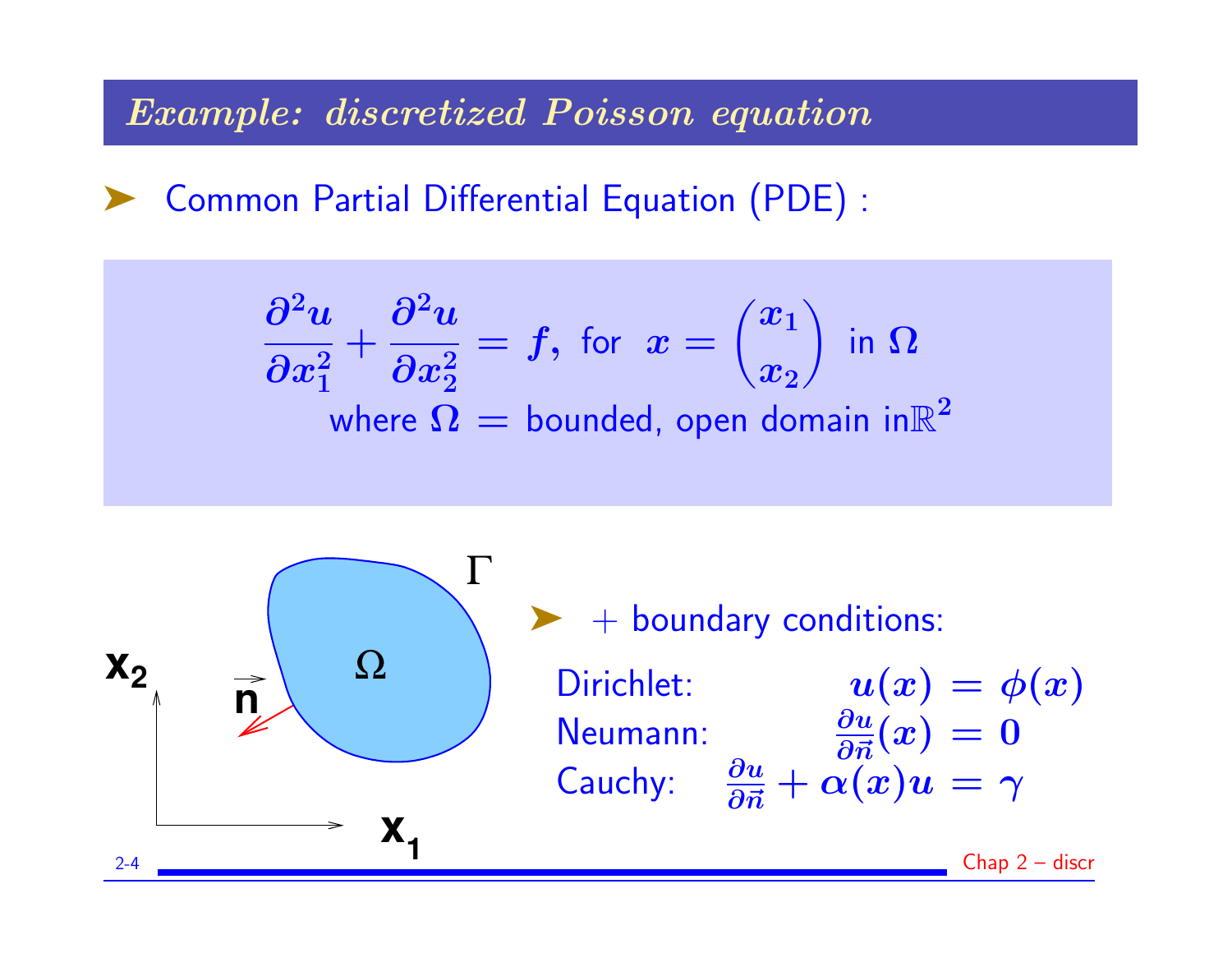$\sum \Delta = \frac{\partial^2}{\partial x^2}$  $\overline{\partial x_{1}^{2}}$  $+\frac{\partial^2}{\partial x^2}$  $\overline{\partial x_2^2}$ is the Laplace operator or Laplacean

► How to approximate the problem?

- Answer: discretize, i.e., replace continuum with discrete set.
- ➤ Then approximate Laplacean usinge this discretization

Many types of discretizations.. wll briefly cover Finite differences and finite elements.

### Finite Differences: Basic approximations

Formulas derived from Taylor series expansion:

$$
u(x+h) = u(x) + h\frac{du}{dx} + \frac{h^2 d^2u}{2 dx^2} + \frac{h^3 d^3u}{6 dx^3} + \frac{h^4}{24} \frac{d^4u}{dx^4}(\xi)
$$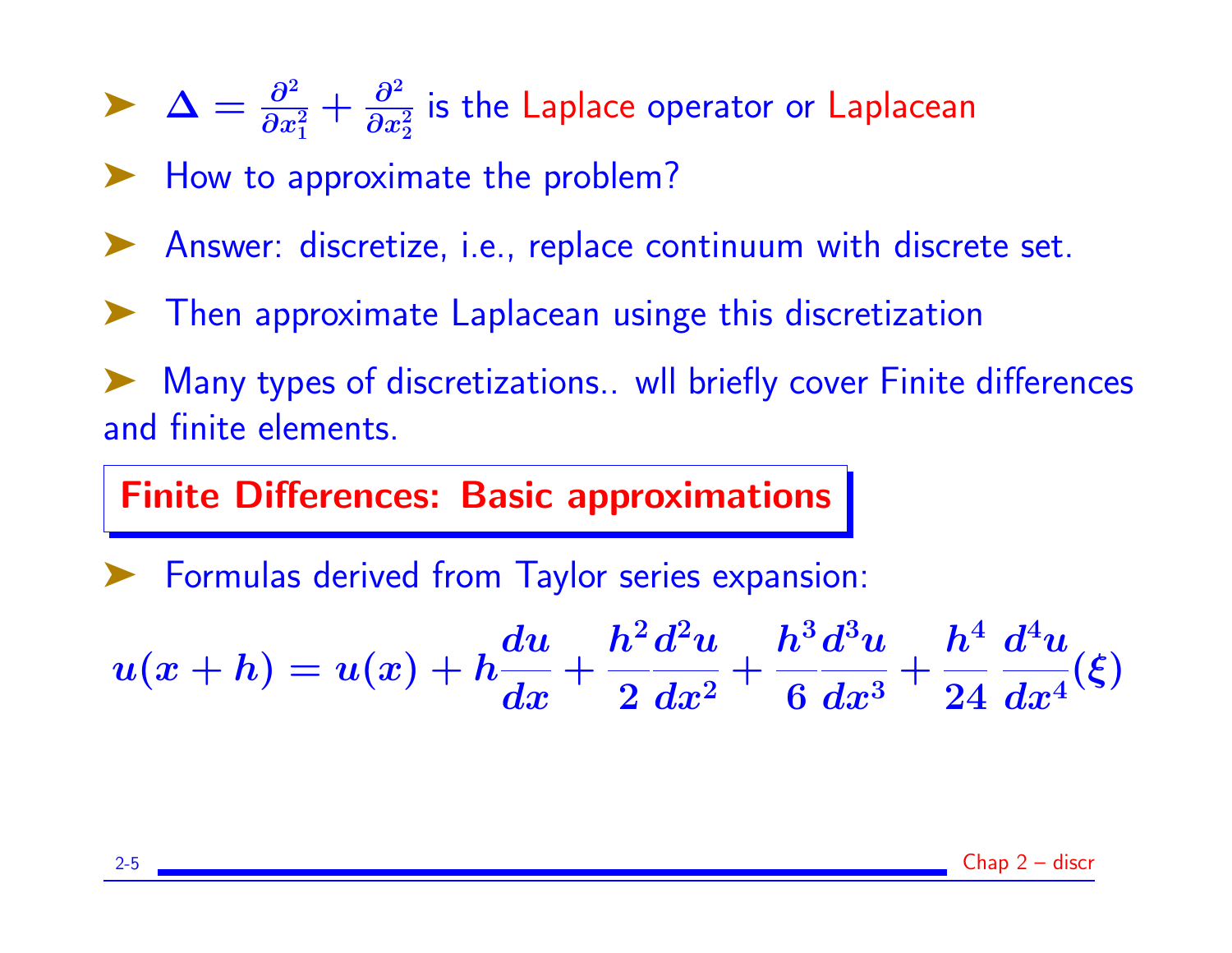#### Discretization of PDEs - Basic approximations

Simplest scheme: forward difference

$$
\frac{du}{dx} = \frac{u(x+h) - u(x)}{h} - \frac{h d^2 u(x)}{2} + O(h^2)
$$

$$
\approx \frac{u(x+h) - u(x)}{h}
$$

▶ Centered differences for second derivative:

 $d^2u(x)$  $\boldsymbol{dx^{2}}$ =  $u(x+h) - 2u(x) + u(x-h)$  $\bm{h^2}$ −  $\bm{h^2}$ 12  $d^4u(\xi)$  $\boldsymbol{dx^4}$ , where  $\xi_{-} < \xi < \xi_{+}$ .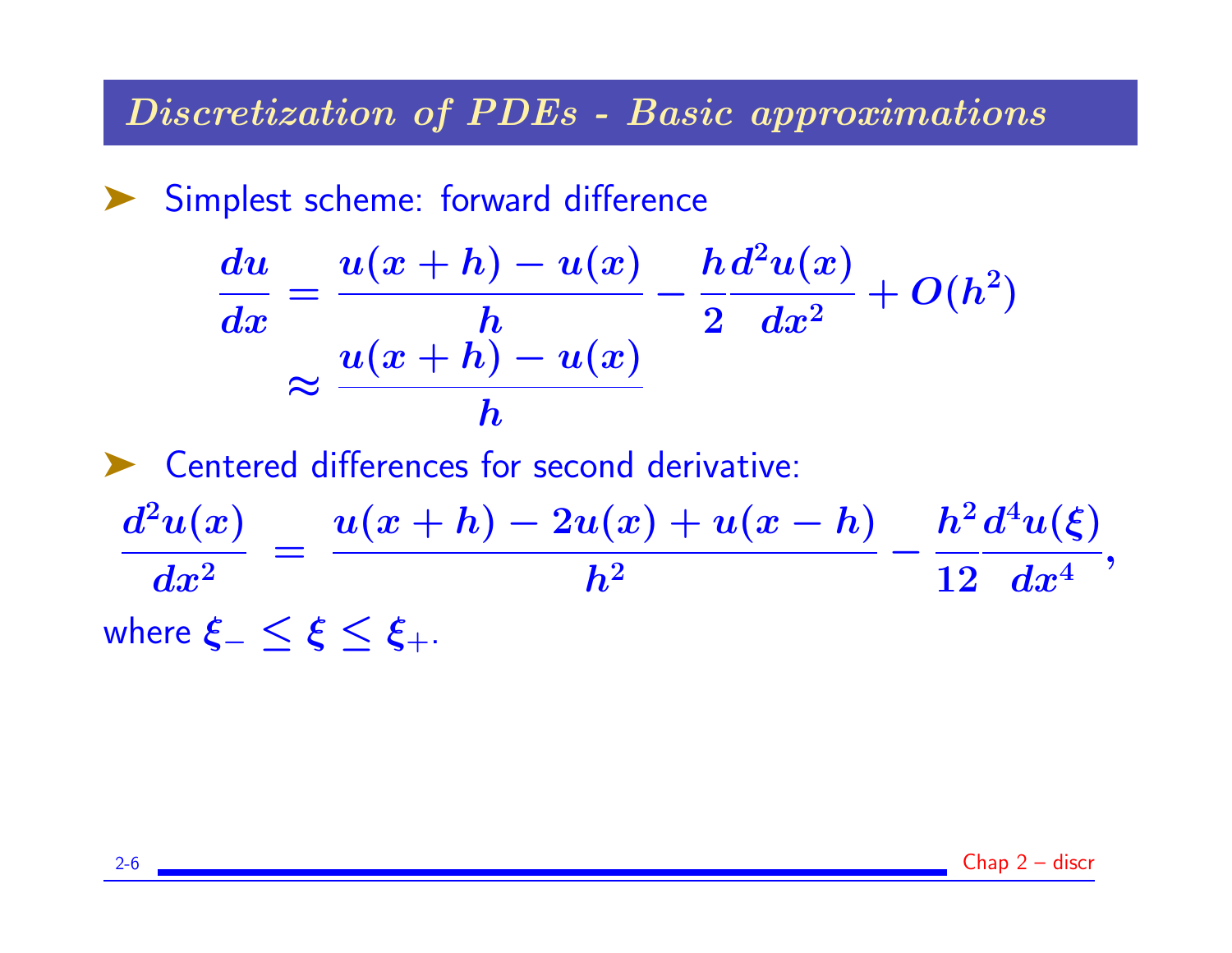#### Notation:

$$
\delta^+ u(x) = u(x+h) - u(x) \delta^- u(x) = u(x) - u(x-h)
$$

▶ Operations of the type:  $\frac{d}{dx}\biggl[$  $\bm{a}(\bm{x})$  $\begin{bmatrix} \boldsymbol{d} \ \boldsymbol{d x} \end{bmatrix}$ are very common [in-homogeneous media].

➤ The following is a second order approximation:

$$
\frac{d}{dx}\left[a(x)\,\frac{du}{dx}\right]=\frac{1}{h^2}\delta^+\left(a_{i-\frac{1}{2}}\,\delta^- u\right)+O(h^2)\\\approx\frac{a_{i+\frac{1}{2}}(u_{i+1}-u_i)-a_{i-\frac{1}{2}}(u_i-u_{i-1})}{h^2}
$$

$$
\boxed{\underline{\mathbb{A}}_{{\scriptscriptstyle\mathbb{D}}}} \text{ Show that } \delta^+\left(a_{\bm{i}-\frac{1}{2}}\,\delta^- u\right) = \delta^-\left(a_{\bm{i}+\frac{1}{2}}\,\delta^+ u\right) \qquad \qquad \text{Chap 2-discr}
$$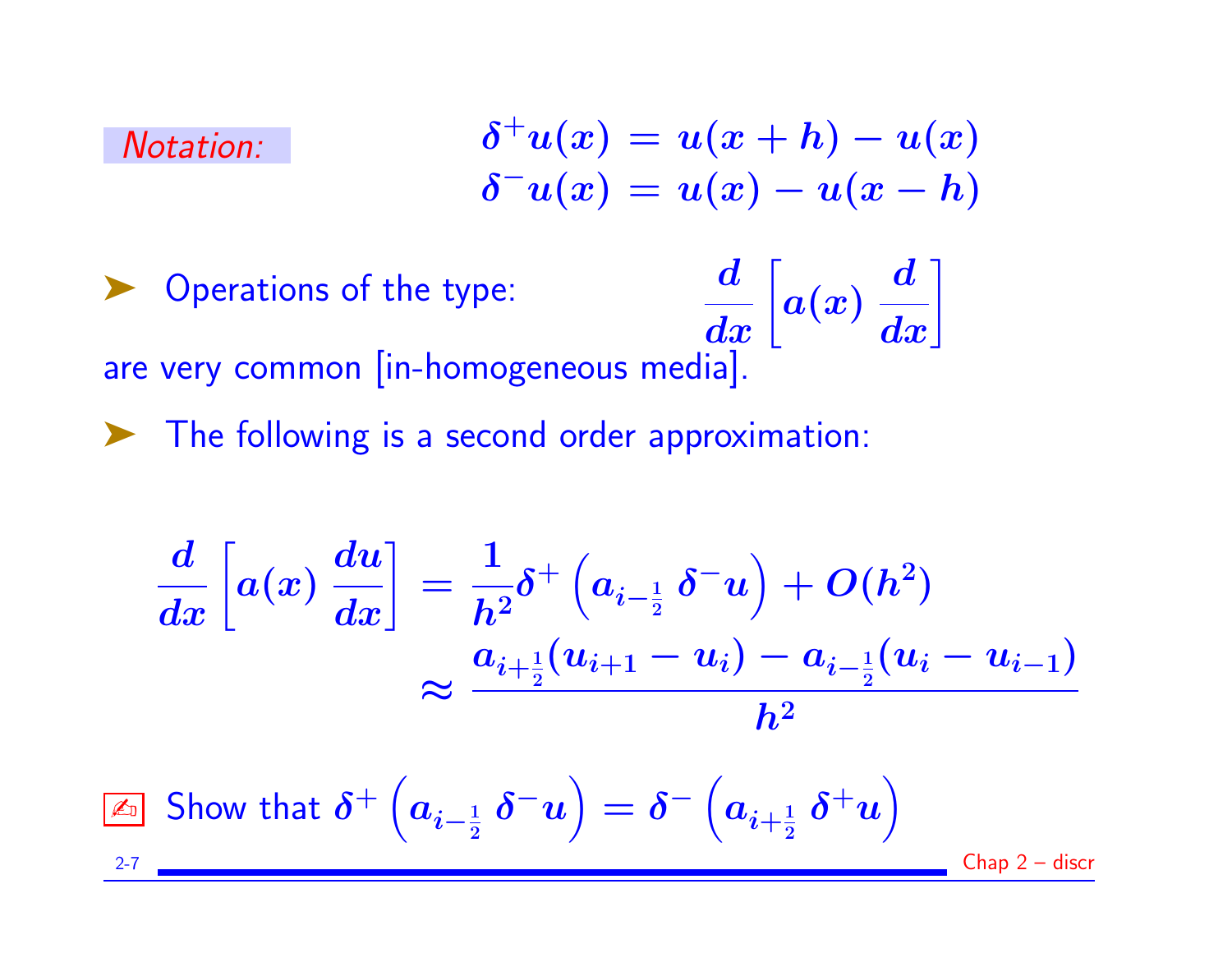Finite Differences for 2-D Problems

Consider the simple problem,

$$
-\left(\frac{\partial^2 u}{\partial x_1^2} + \frac{\partial^2 u}{\partial x_2^2}\right) = f \quad \text{in } \Omega \tag{1}
$$

$$
u = 0 \quad \text{on } \Gamma \tag{2}
$$

 $\Omega$  = rectangle  $(0, l_1) \times (0, l_2)$  and  $\Gamma$  its boundary. Discretize uniformly :

$$
\begin{aligned} x_{1,i} = i \times h_1 &\quad i = 0, \dots, n_1+1 &\quad h_1 = \frac{l_1}{n_1+1} \\ x_{2,j} = j \times h_2 &\quad j = 0, \dots, n_2+1 &\quad h_2 = \frac{l_2}{n_2+1} \end{aligned}
$$

2-8 Chap 2 – discr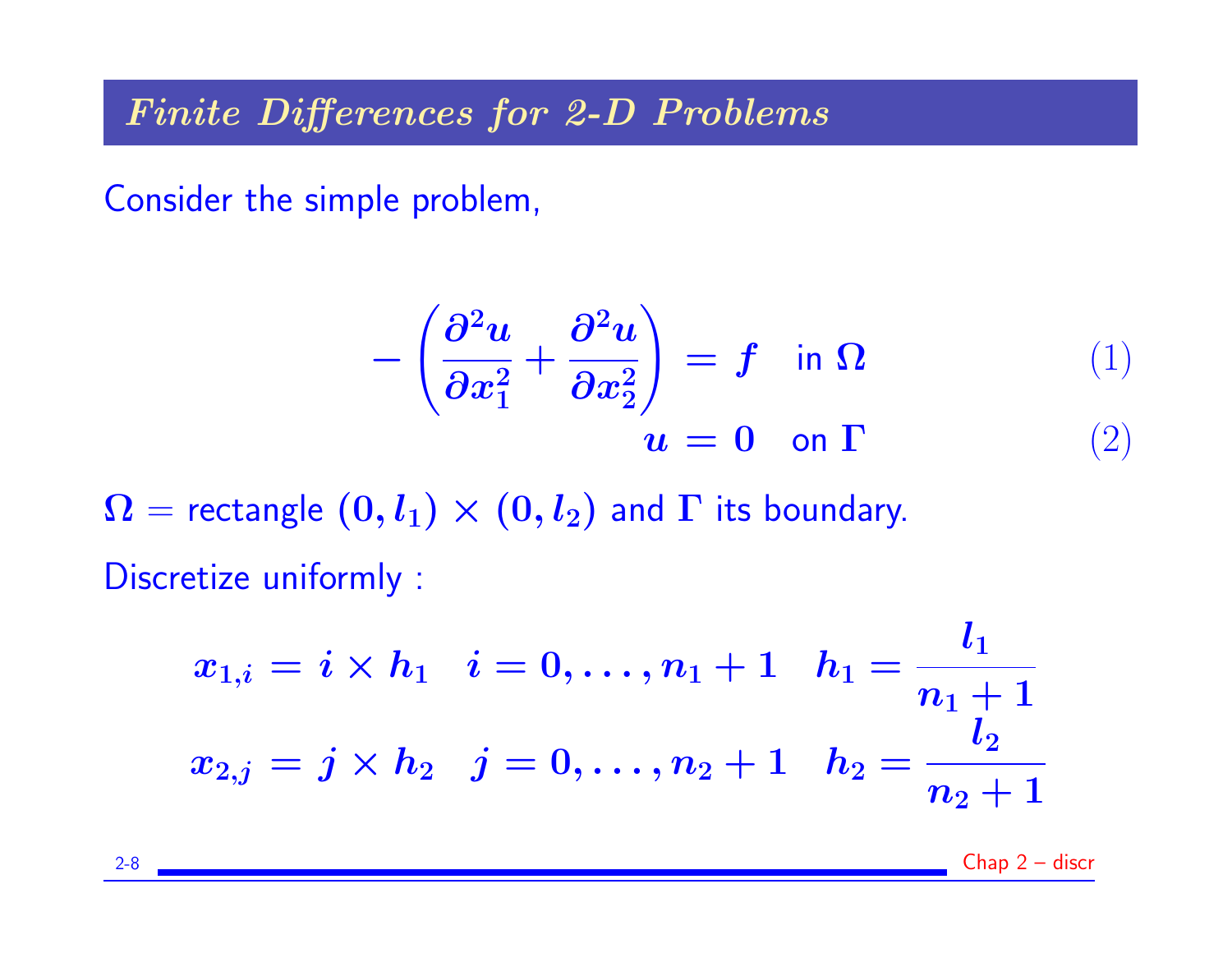#### Finite Difference Scheme for the Laplacean

► Using centered differences for both the  $\frac{\partial^2}{\partial x^2}$  $\overline{\partial x_{1}^{2}}$ and  $\frac{\partial^2}{\partial x^2}$  $\overline{\partial x_2^2}$ terms - with mesh sizes  $h_1 = h_2 = h$ :

$$
\Delta u(x) \approx \frac{1}{h^2}[u(x_1+h,x_2)+u(x_1-h,x_2)+\\+u(x_1,x_2+h)+u(x_1,x_2-h)-4u(x_1,x_2)]
$$

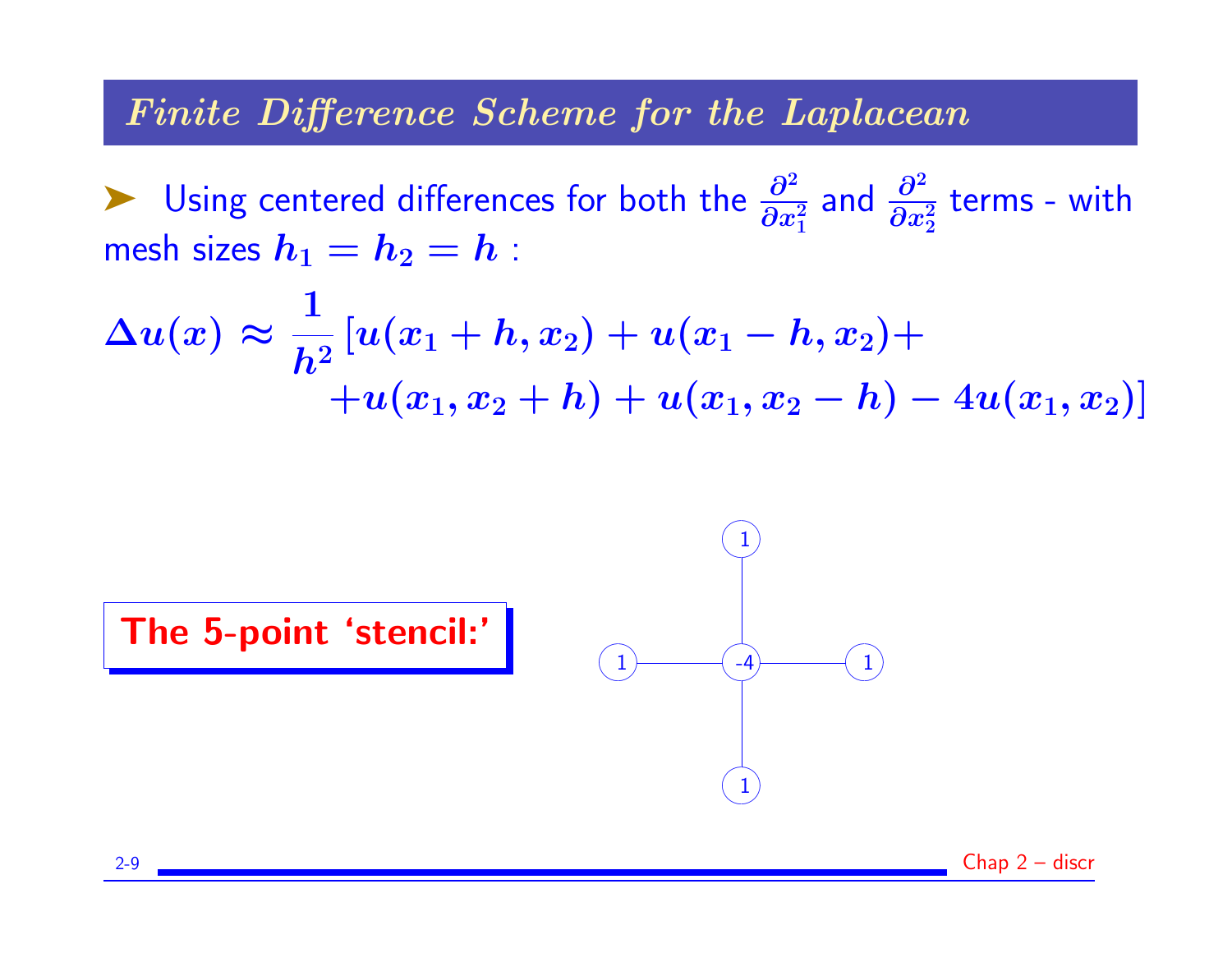The resulting matrix has the following block structure:

$$
A = \frac{1}{h^2} \begin{bmatrix} B & -I \\ -I & B & -I \\ & -I & B \end{bmatrix}
$$



Matrix for  $7 \times 5$  finite difference mesh

**With** 

$$
B = \begin{bmatrix} 4 & -1 & & & \\ -1 & 4 & -1 & & \\ & -1 & 4 & -1 & \\ & & -1 & 4 & -1 \\ & & & -1 & 4 \end{bmatrix}.
$$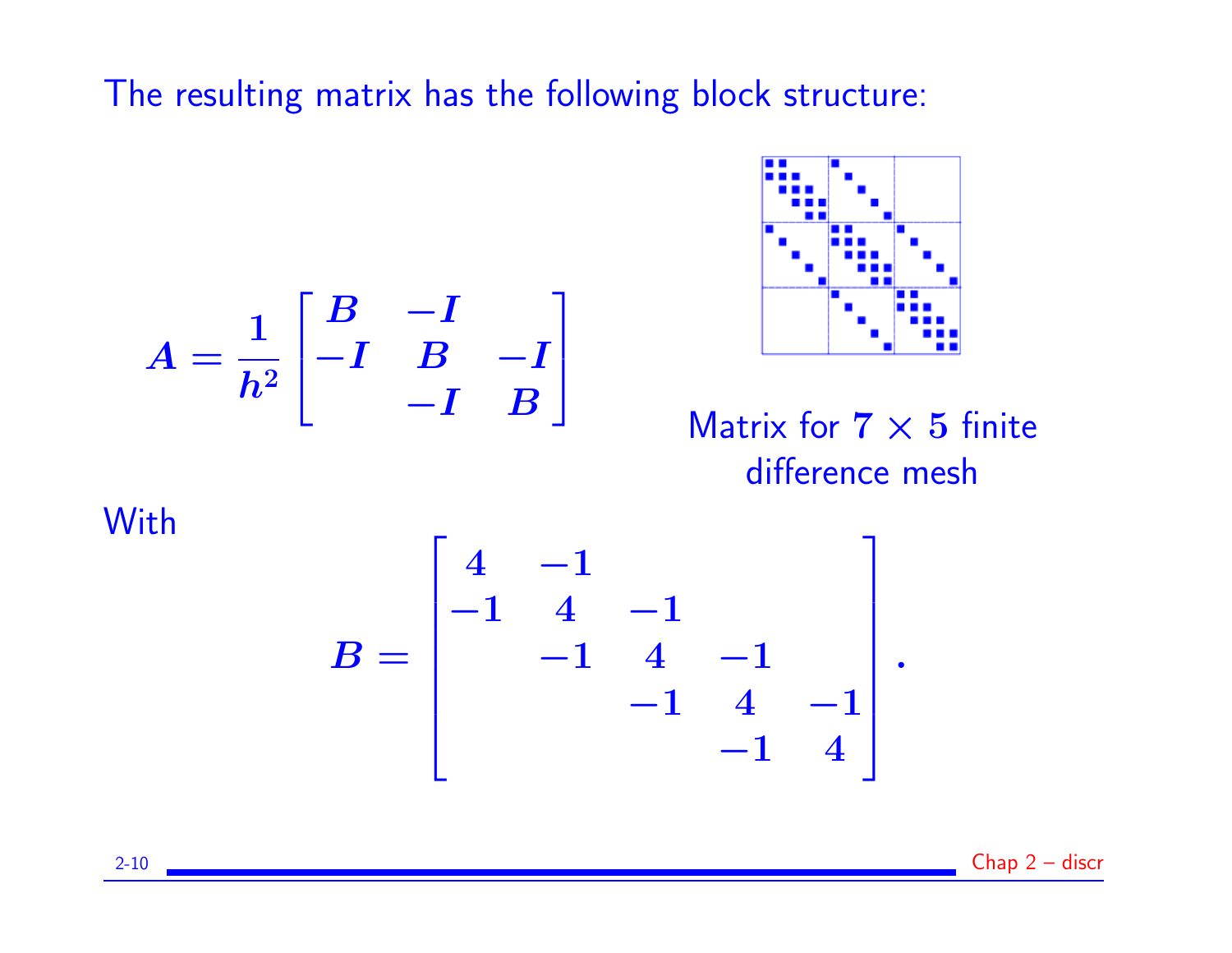#### Finite Elements: a quick overview

Background: Green's formula

$$
\int_\Omega \nabla v.\nabla u\, \ dx=-\int_\Omega v\Delta u \, \ dx+\int_\Gamma v\frac{\partial u}{\partial {\vec n}}\, ds.
$$

 $\blacktriangleright \nabla$  = gradient operator. In 2-D:

$$
\boldsymbol{\nabla} u = \left(\begin{matrix} \frac{\partial u}{\partial x_1} \\ \frac{\partial u}{\partial x_2} \end{matrix}\right),
$$

- ➤ The dot indicates a dot product of two vectors.
- $\triangleright$   $\Delta u =$  Laplacean of  $u$
- $\triangleright$   $\vec{n}$  is the unit vector that is normal to  $\Gamma$  and directed outwards.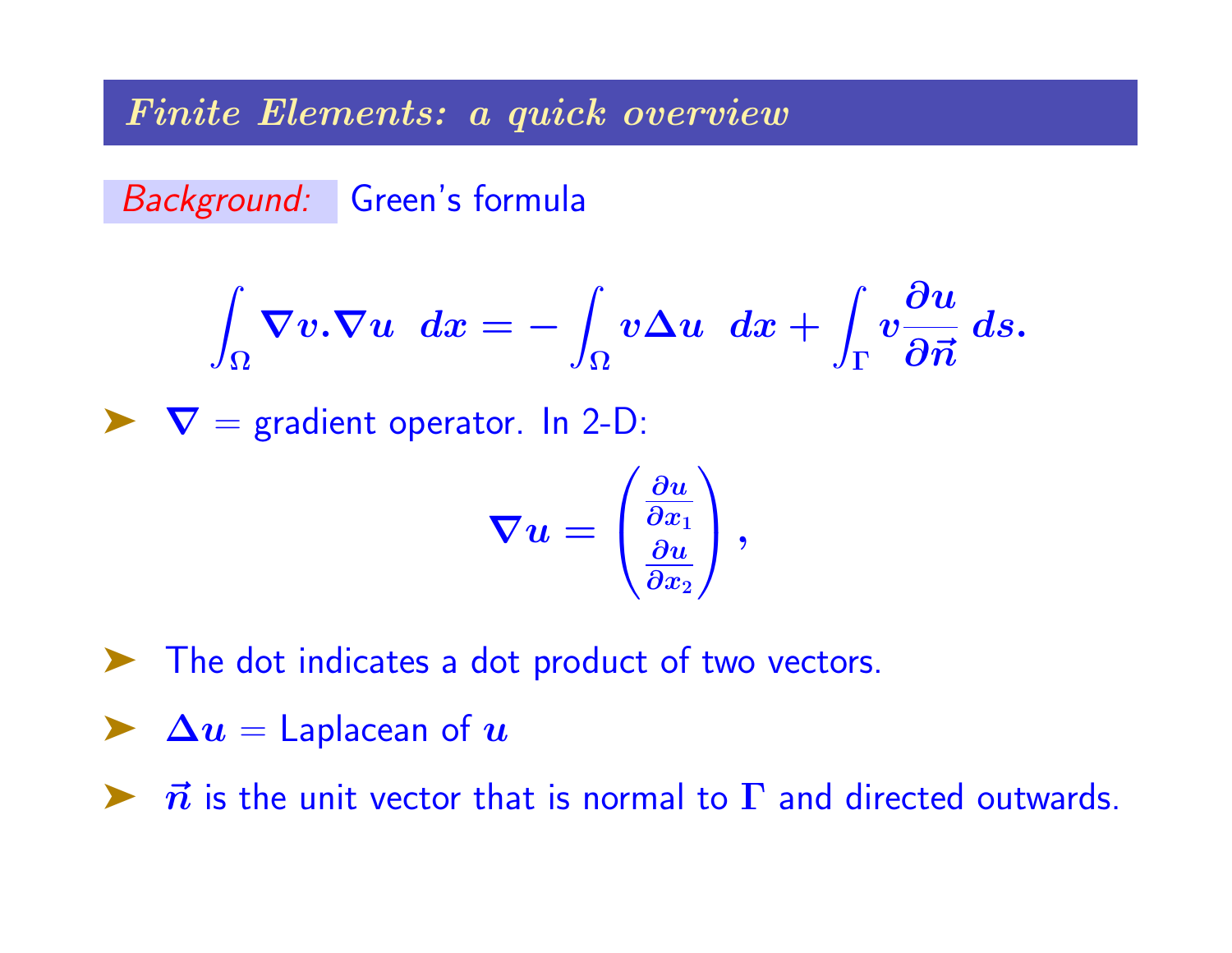▶ Frechet derivative:

$$
\frac{\partial u}{\partial \vec{v}}(x) = \lim_{h\to 0} \frac{u(x+h\vec{v})-u(x)}{h}
$$

➤ Green's formula generalizes the usual formula for integration by parts

➤ Define

$$
a(u,v) \equiv \int_{\Omega} \nabla u.\nabla v \, dx = \int_{\Omega} \left( \frac{\partial u}{\partial x_1} \frac{\partial v}{\partial x_1} + \frac{\partial u}{\partial x_2} \frac{\partial v}{\partial x_2} \right) dx
$$

$$
(f,v) \equiv \int_{\Omega} fv \, dx.
$$

Denote:

$$
(u,v)=\int_{\Omega}u(x)v(x)dx,
$$

2-12 Chap 2 – discr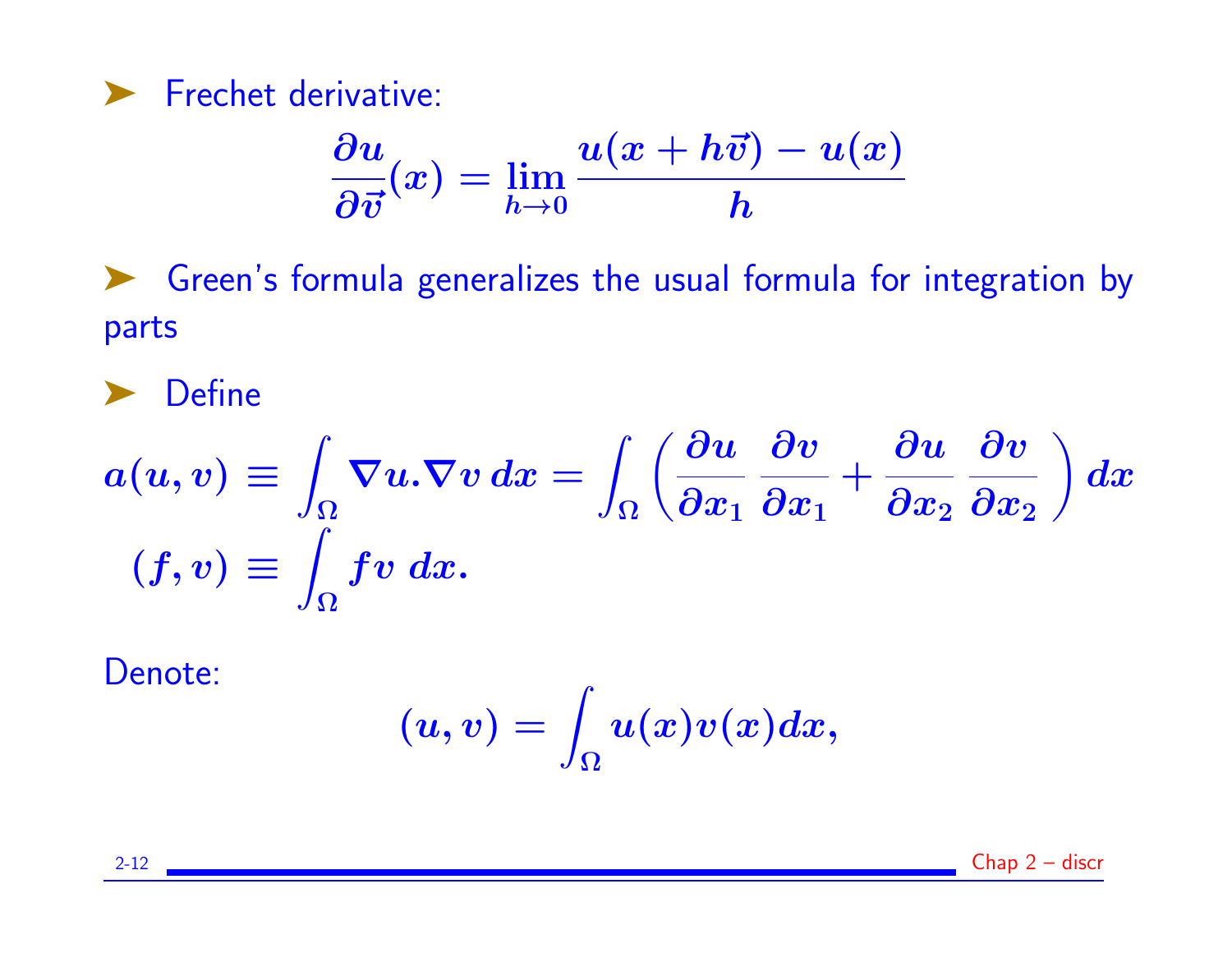➤ With Dirichlet BC, the integral on the boundary in Green's formula vanishes  $\rightarrow$ 

$$
a(u,v)=-(\Delta u,v).
$$

➤ Weak formulation of the original problem: select a subspace of reference  $\boldsymbol{V}$  of  $\boldsymbol{L^2}$  and then solve

Find  $u \in V$  such that  $a(u, v) = (f, v), \forall v \in V$ 

➤ Finite Element method solves this weak problem...

▶ ... by discretization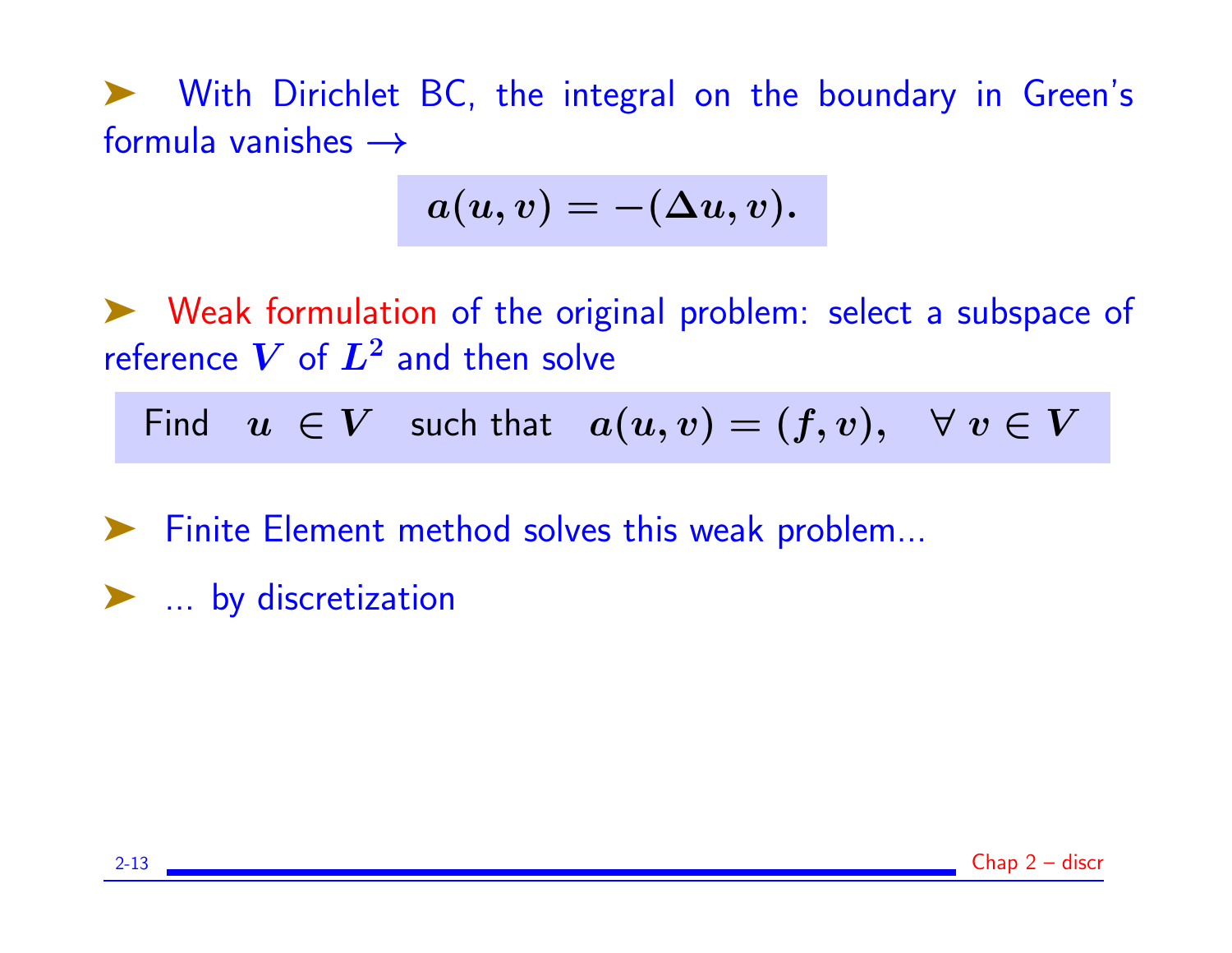$\blacktriangleright$  The original domain is approximated by the union  $\Omega_h$  of m triangles  $\boldsymbol{K_{i}}$ ,

Triangulation of  $\Omega$ :



$$
V_h = \{ \phi \mid \phi_{|\Omega_h} \in \mathcal{C}^0, \quad \phi_{|\Gamma_h} = 0, \ \phi_{|K_j} \text{ linear } \forall j \}
$$

 $\blacktriangleright$   $\mathcal{C}^0$  = set of *continuous* functions

 $\blacktriangleright \phi_{|X} ==$  restriction of  $\phi$  to the subset  $X$ 

Extrapportance  $x_j, j = 1, \ldots, n$ , be the nodes of the triangulation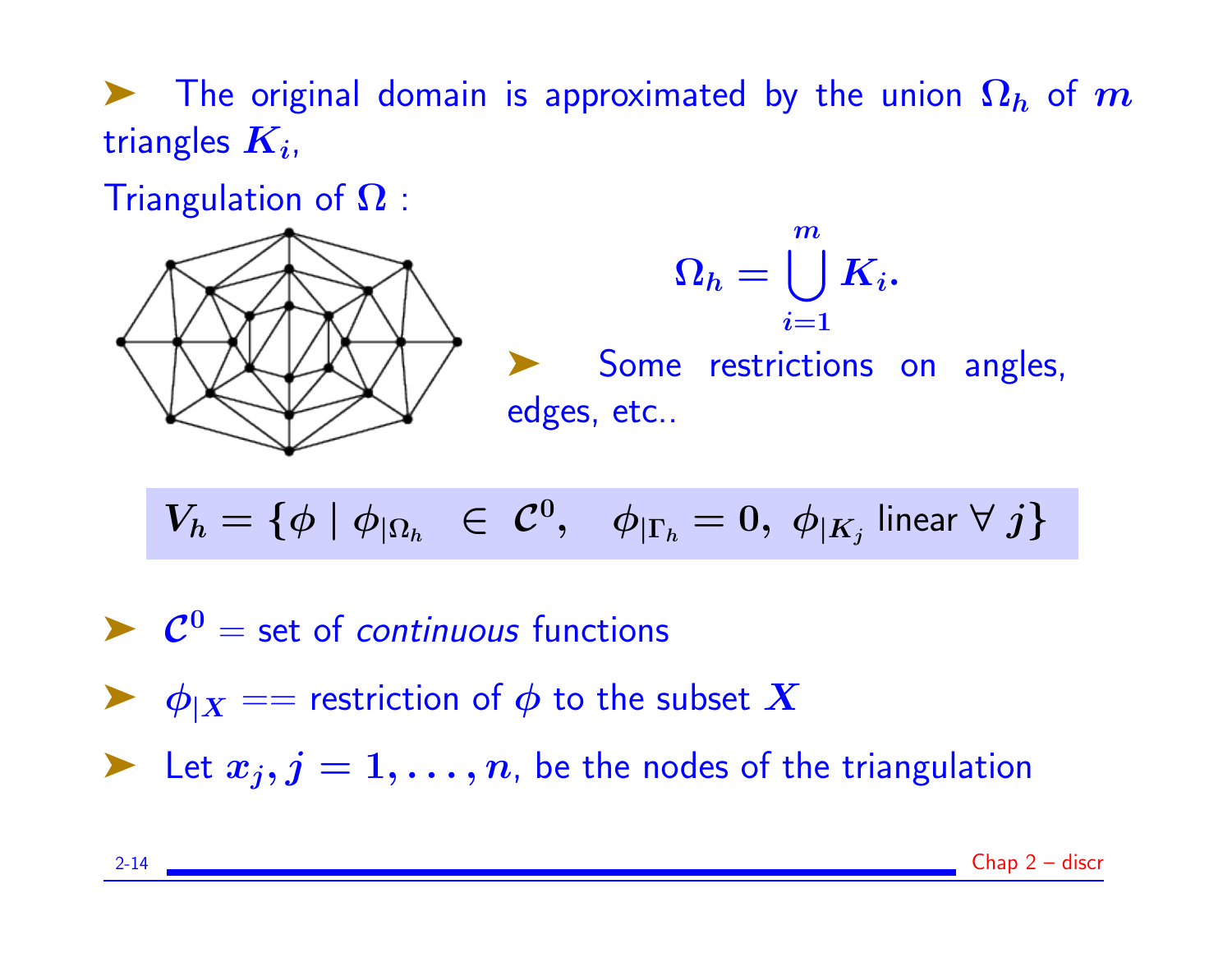Example Can define a (unique) 'hat' function  $\phi_i$  in  $V_h$  associated with each  $x_j$  s.t.:

$$
\phi_j(x_i)=\delta_{ij}=\left\{\begin{matrix}1\,\,\text{if}\,\,x_i=x_j\\0\,\,\text{if}\,\,x_i\neq x_j\end{matrix}\right. .
$$

Each function  $u$  of  $V_h$  can be expressed as (!)

$$
u(x) = \sum_{j=1}^n \xi_j \phi_j(x). \qquad (*)
$$

➤ The finite element approximation consists of writing the Galerkin condition for functions in  $V_h$ :

Find 
$$
u \in V_h
$$
 such that  $a(u, v) = (f, v), \forall v \in V_h$ 



Express  $u$  in the basis  $\{\phi_j\}$  (see \*), then substitute above 2-15 Chap 2 – discr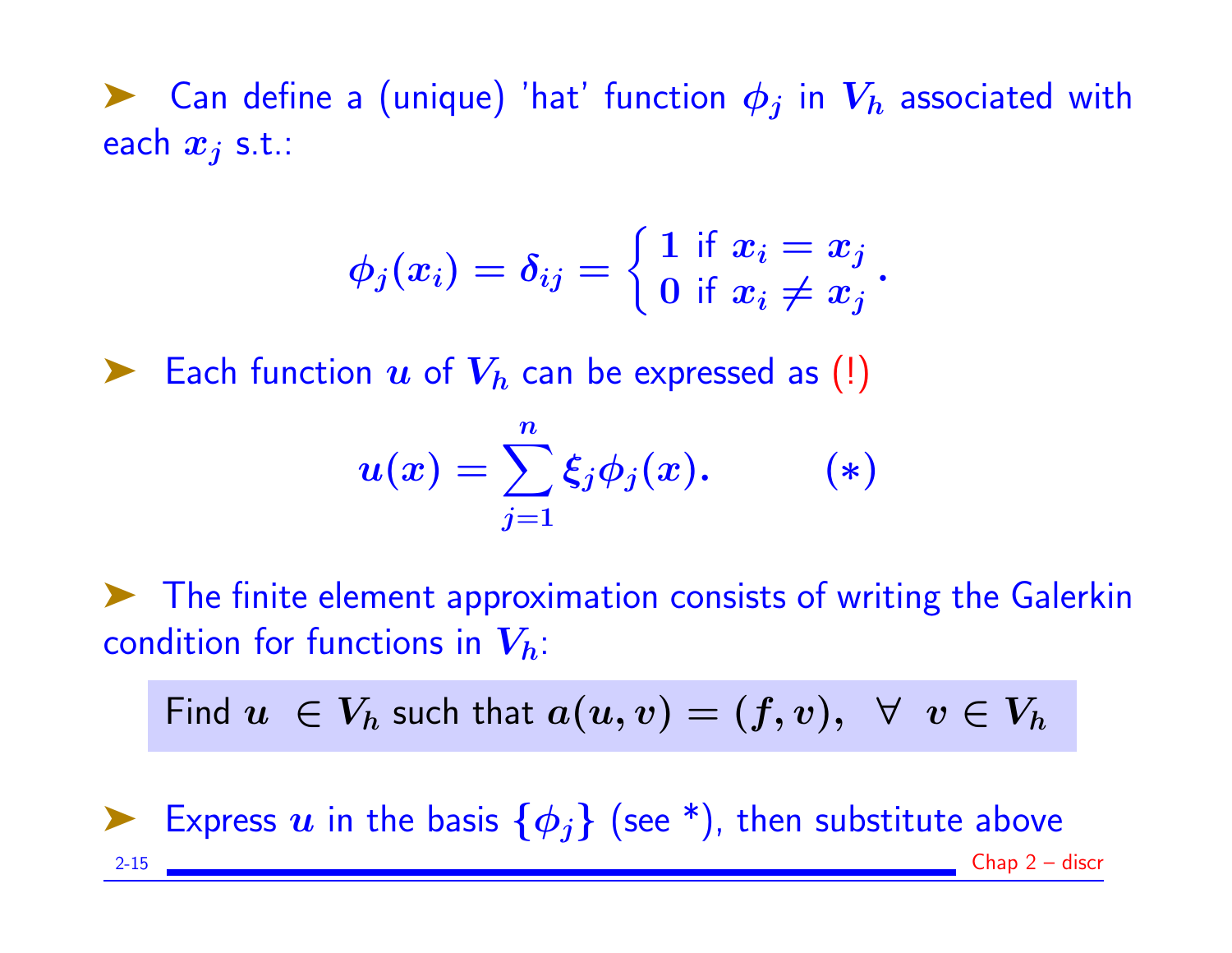▶ Result: the linear system (!)

$$
\sum_{j=1}^n \alpha_{ij}\xi_j=\beta_i
$$

where (!)

$$
\alpha_{ij}=a(\phi_j,\phi_i),\quad \beta_i=(f,\phi_i).
$$

The above equations form a linear system of equations

$$
Ax=b
$$

▶ A is Symmetric Positive Definite

**ED** Prove it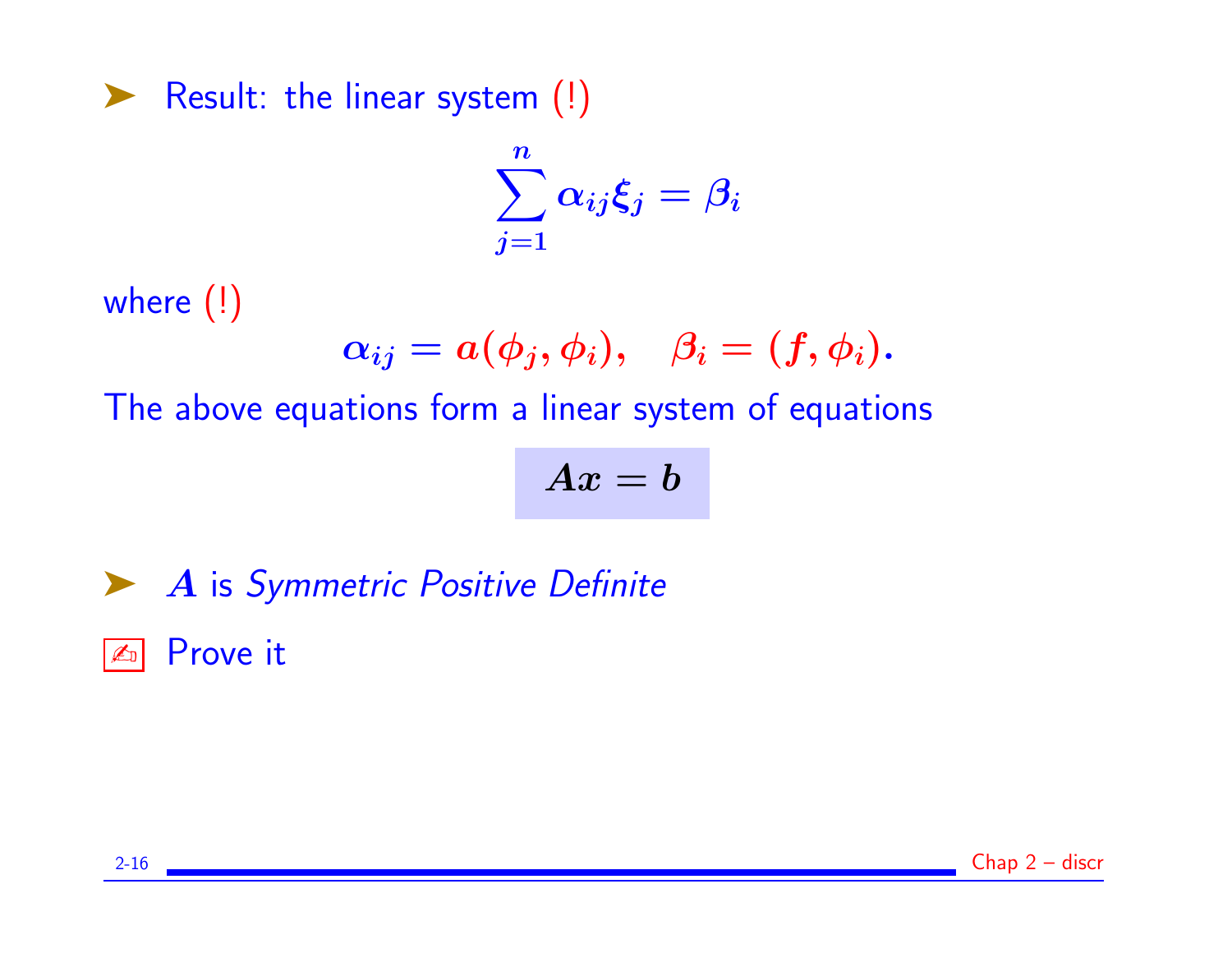#### The Assembly Process: Illustration

If triangle  $K$   $\notin$ support domains of both  $\phi_i$  and  $\phi_j$  then  $a_K(\phi_i, \phi_j) = 0$ 



If triangle  $K \in \mathbb{C}$ \*both\* nonzero domains of  $\phi_i$  and  $\phi_j$ then  $a_K(\phi_i, \phi_j) \neq 0$ 

*m*

So:  $a_K(\phi_i, \phi_j) \neq 0$  iff  $i \in \{k, l, m\}$  and  $j \in \{k, l, m\}$ .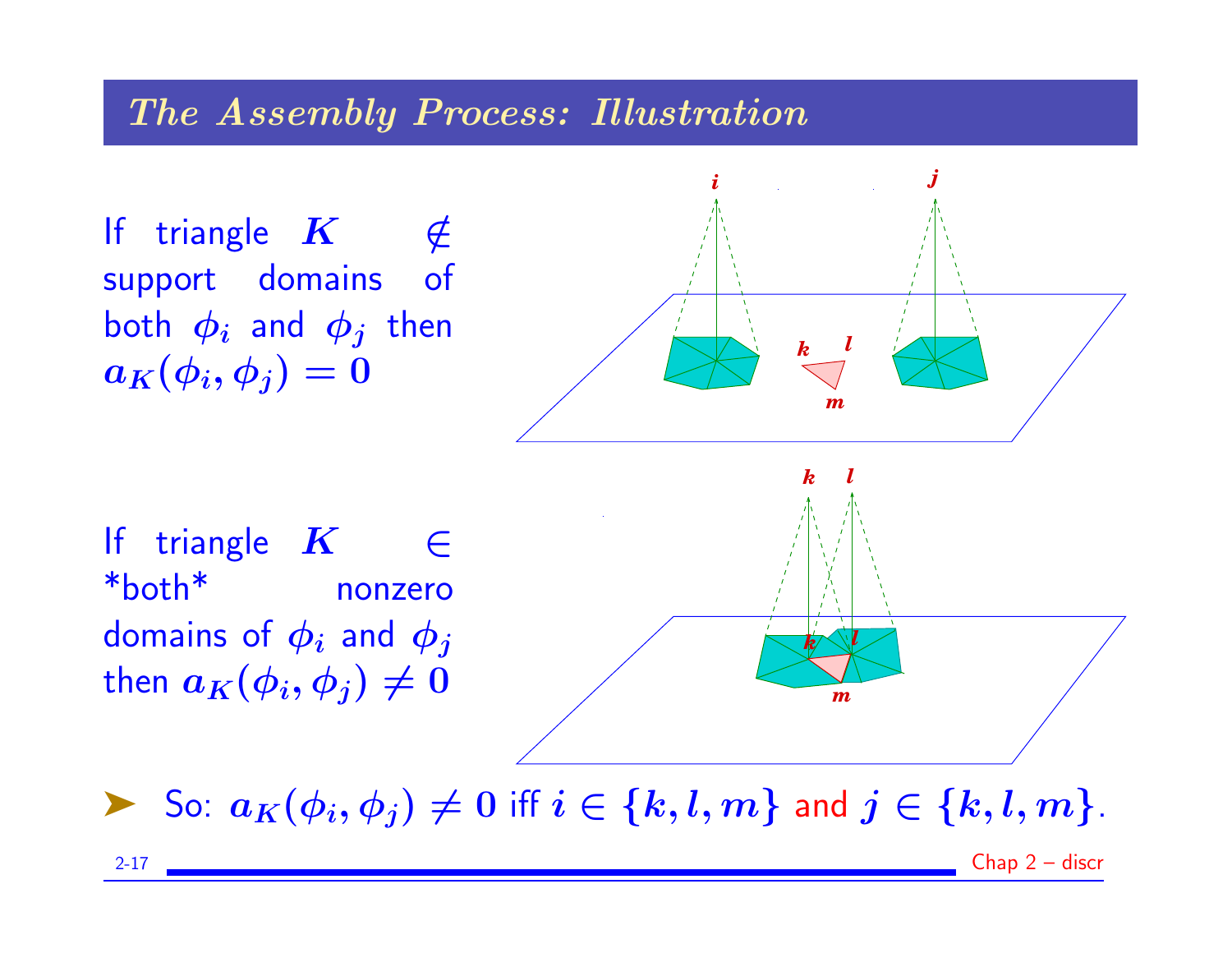# The Assembly Process

FEM mesh  $6<sup>1</sup>$  $\mathbf{1}$  $\mathbf{2}$  $\mathbf{3}$  $\blacktriangleleft$  $5 - 1$ 6  $\overline{4}$  $\mathbf{1}$  $5<sup>5</sup>$  $\sqrt{2}$  $\overline{3}$  $\overline{3}$  $\overline{2}$  $\boldsymbol{4}$  $\overline{2}$  $\overline{3}$  $5\,$  $\mathbf{1}$  $\mathbf{6}$ 

A simple finite element mesh and the pattern of the corresponding assembled matrix.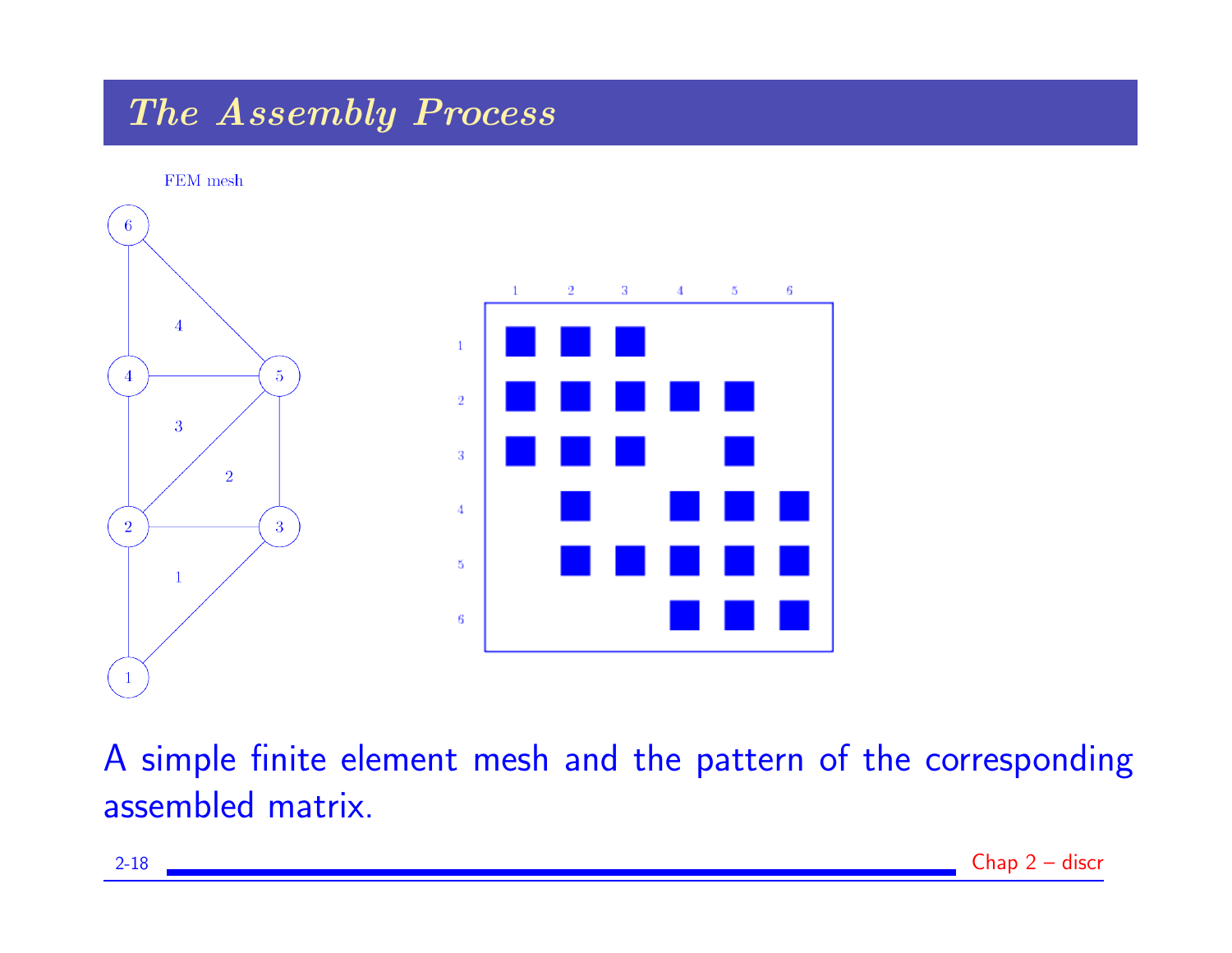

Element matrices  $A^{[e]}$ ,  $e = 1, \ldots, 4$  for FEM mesh shown above Each element contributes a  $3 \times 3$  submatrix  $A^{[e]}$  (spread out) ➤ Can use the matrix in un-assembled form - To multiply a vector by  $A$  for example we can do

$$
y = Ax = \sum_{e=1}^{nel} A^{[e]} x \ = \ \sum_{e=1}^{nel} P_e A_{K_e} (P_e^T x).
$$

2-19 Chap 2 – discr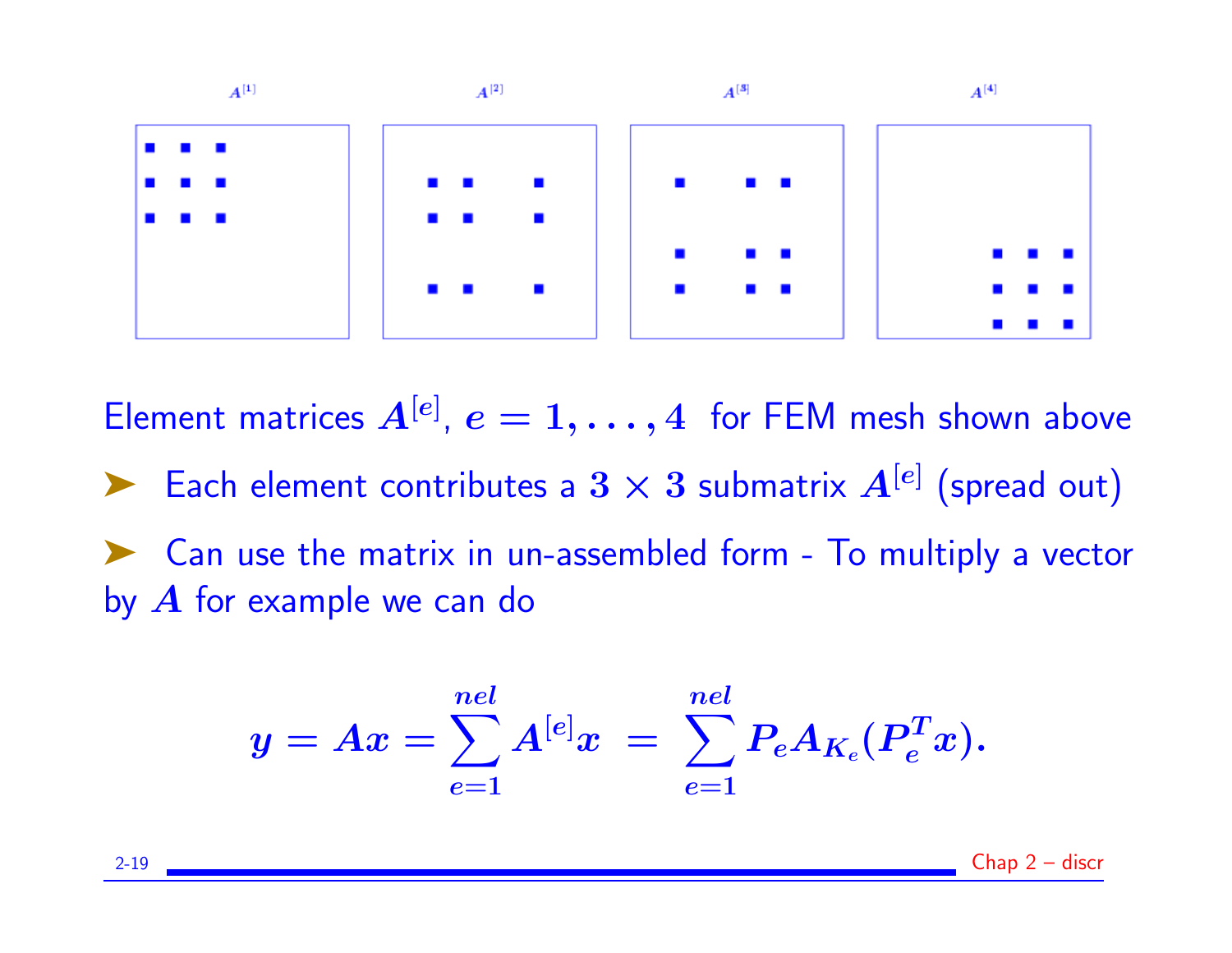Equal to Can be computed using the element matrices  $A_{K_e}$  - no need to assemble

 $\blacktriangleright$  The product  $\boldsymbol{P}_e^T x$  gathers  $x$  data associated with the  $e$ -element into a 3-vector consistent with the ordering of the matrix  $\boldsymbol{A_{K_e}.}$ 

▶ Advantage: some simplification in process

Disadvantage:  $cost$  (memory  $+$  computations).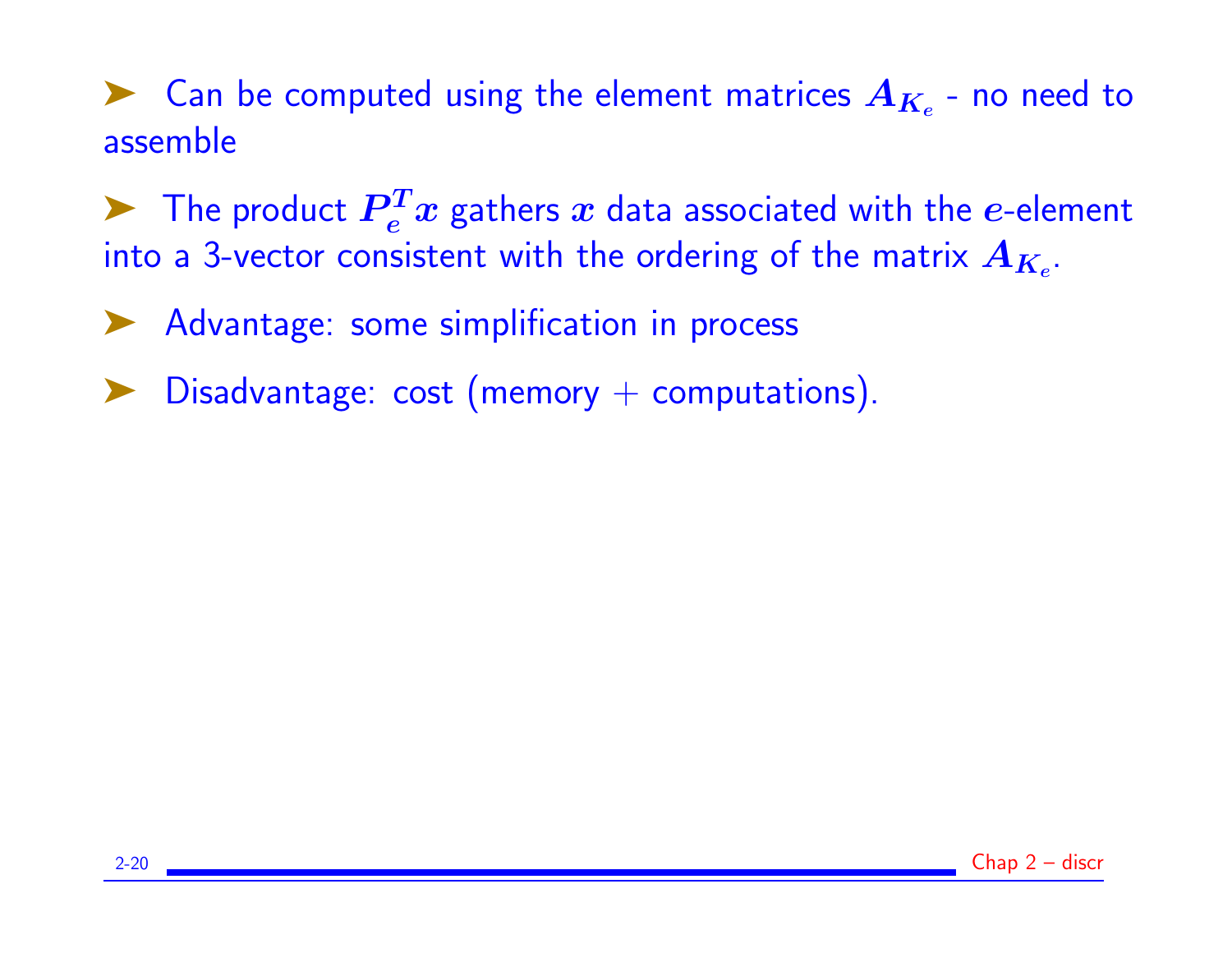### Resources: A few matlab scripts

➤ These (and others) will be posted in the matlab folder of class web-site

>> help fd3d function  $A = f d3d(nx, ny, nz, alpy, alpz, dshift)$ NOTE nx and ny must be  $> 1$  -- nz can be == 1. 5- or 7-point block-Diffusion/conv. matrix. with

A stripped-down version is  $\vert 1ap2D(nx,ny) \vert$ 

>> help mark  $[A]$  = mark(m) generates a Markov chain matrix for a random walk on a triangular grid. A is sparse of size  $n=m*(m+1)/2$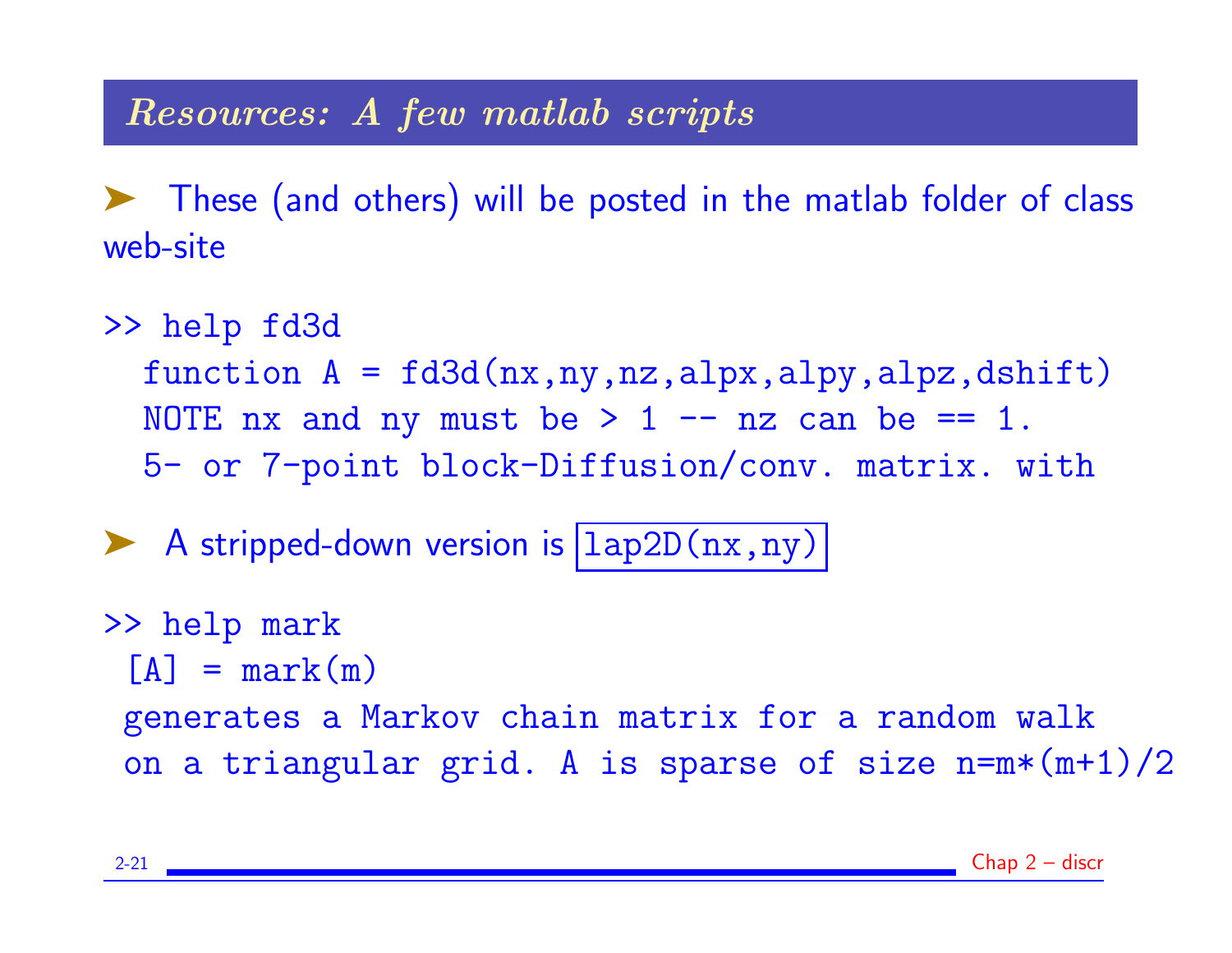**EXPLOTE A few useful matlab functions** 

# \* kron

- \* gplot for ploting graphs
- \* reshape for going from say 1-D to 2-D or 3-D arrays
- $\sqrt{\alpha}$  Write a script to generate a 9-point discretization of the Laplacean.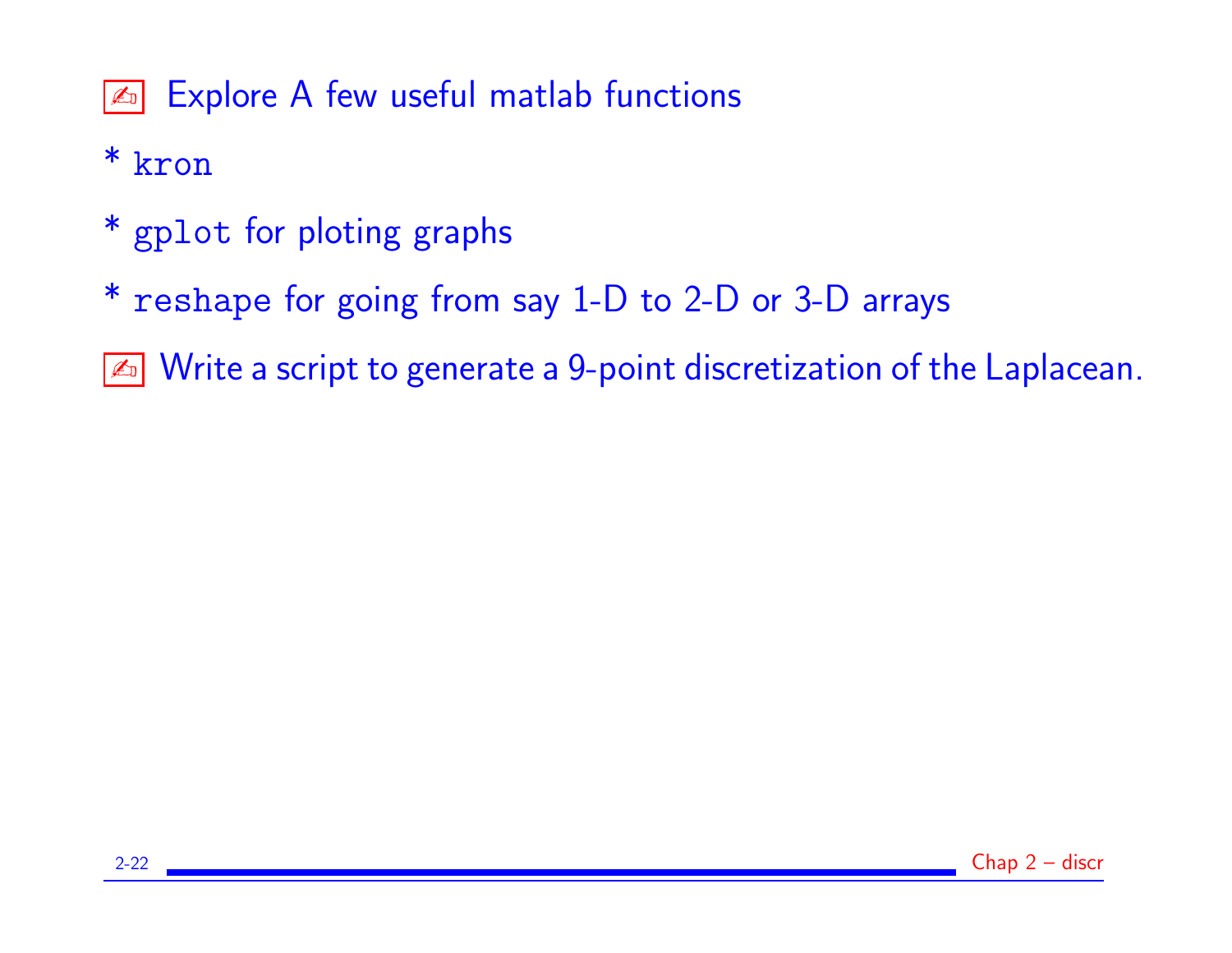# The Matlab PDE toolbox

➤ The PDE toolbox provides functions for setting up and solving a PDE of the form

$$
m\frac{\partial^2 u}{\partial t^2}+d\frac{\partial u}{\partial t}-\Delta(c\nabla u)+au=f
$$

- model=createmodel(). Initiates the class 'model'
- geometryFromEdges(model,...) Creates the geometry.
- pdegplot(model,...) plots the geometry
- applyBoundaryCondition(model,...) Applies boundary conditions
- specifyCoefficients(model,...) Sets coeff.s  $m, d, c, a, f$  $\underset{2-23}{\text{above}}$  $Chap 2 - discr$